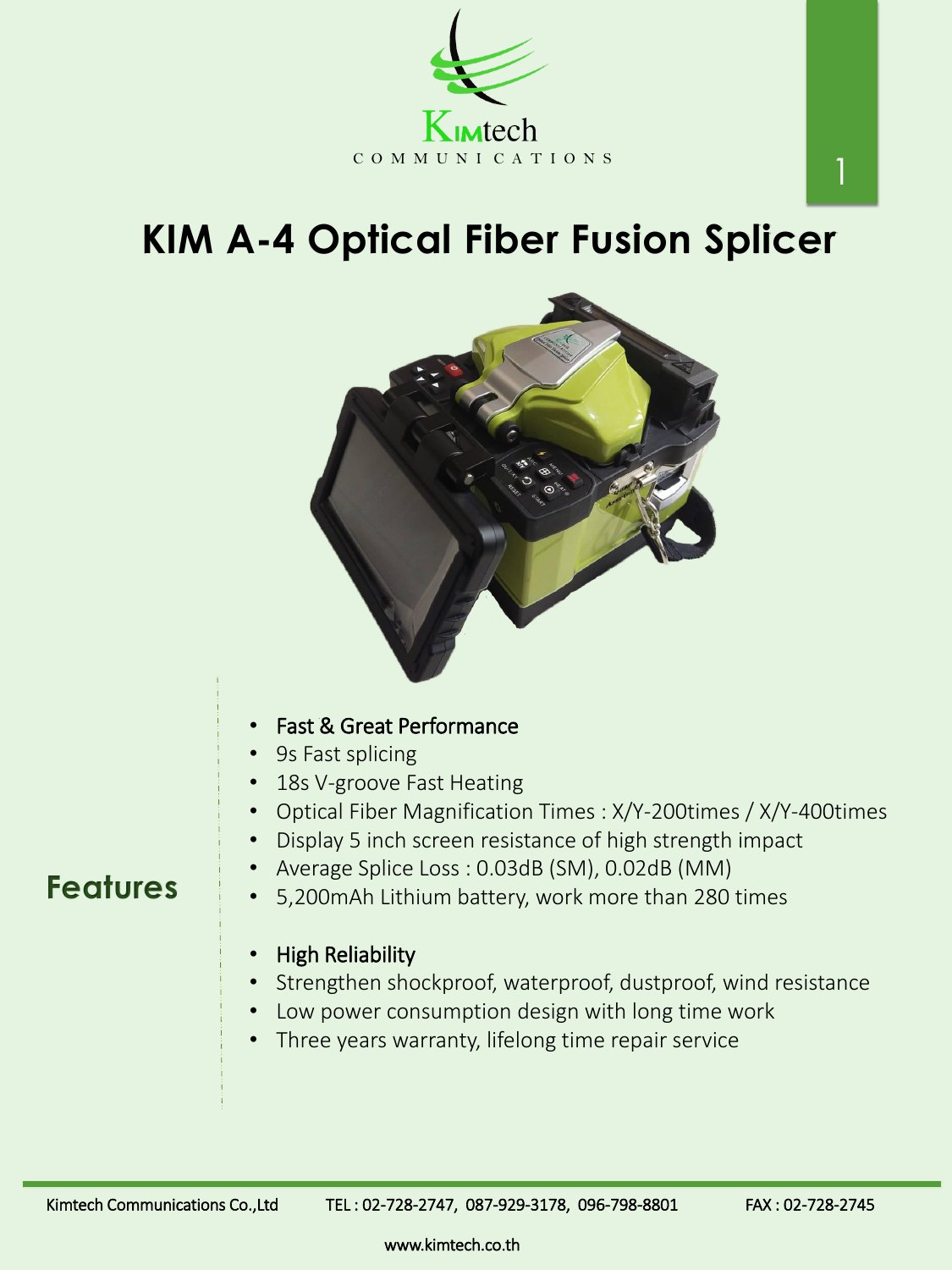www.kimtech.co.th



## **Specification**

| <b>MODEL</b>                                | $KIM - A4$                                                                                    |
|---------------------------------------------|-----------------------------------------------------------------------------------------------|
| <b>Applicable optical Fiber Types</b>       | SM (single mode), MM (multi-mode),<br>DS (dispersion shift), NZDS (non zero dispersion shift) |
| <b>Applicable Optical Fiber Core Number</b> | Single Core                                                                                   |
| <b>Applicable Optical Fiber Diameter</b>    | Cladding diameter: 80-150µ,<br>Coating diameter: 100 ~ 1000µ                                  |
| <b>Fusion Splice Model</b>                  | Prestore: 40 groups, User define: 80 groups                                                   |
| <b>Average Splice Loss</b>                  | 0.02dB (SM), 0.01dB (MM), 0.04dB (DS),<br>0.04dB (NZDS), 0.04dB (BIF/UBIF)                    |
| Echo Loss                                   | Better than 60dB                                                                              |
| <b>Splicing Time</b>                        | 9s (typical parameter)                                                                        |
| <b>Loss Estimation</b>                      | Exist                                                                                         |
| <b>Tension Test</b>                         | 2N                                                                                            |
| <b>Monitor</b>                              | 5 inch colorized LCD.<br>Support in Chinese, English, Spanish, Russian, and other             |
| <b>Magnification Times</b>                  | $X/Y$ : 200 times, $X/Y$ : 400 times                                                          |
| <b>Power Supply</b>                         | 5,200 mAh Lithium battery, 13.5V/5A power adapter                                             |

| <b>Battery</b>                | Typically work more than 230 times (Fusion splicing /<br>Heating / Hot stripping), Single battery charge 3hours,<br>can be recycled 500 times |
|-------------------------------|-----------------------------------------------------------------------------------------------------------------------------------------------|
| <b>Splice Results Storage</b> | 1,000 groups of the latest records                                                                                                            |
| Data Interface                | <b>USB2.0</b>                                                                                                                                 |
| <b>Operating Environment</b>  | Elevation : $0 \sim 5,000$ m / Relative humidity : $0 \sim 95\%$<br>Temperature : -20°C ~ 55 °C / Maximum wind speed : 15m/s                  |

Kimtech Communications Co.,Ltd TEL: 02-728-2747, 087-929-3178, 096-798-8801 FAX: 02-728-2745